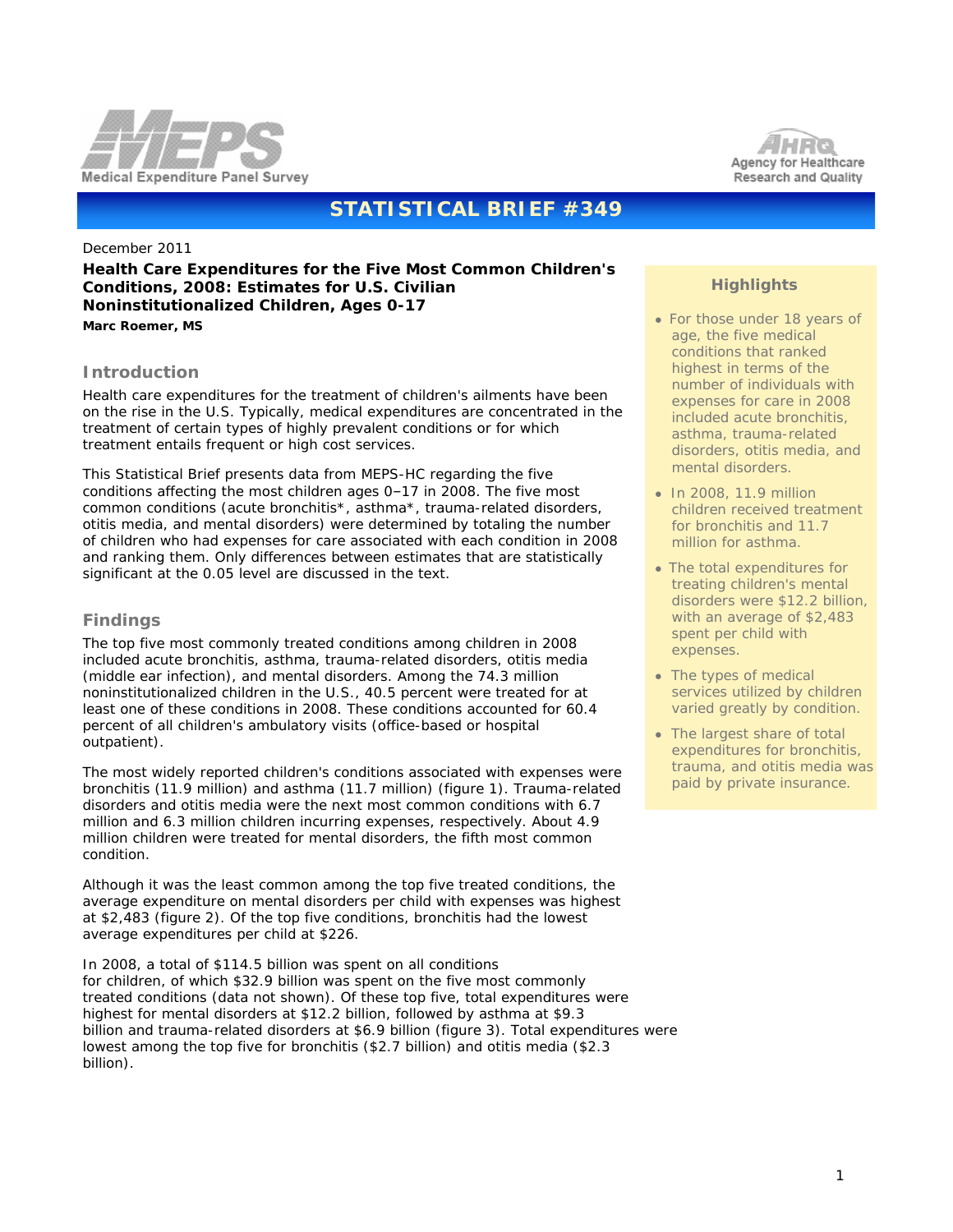Treatment for the top five children's conditions involved different types of medical service such as ambulatory visits, inpatient, emergency care, prescription medications, and home health care visits. The expenditures for treating bronchitis and otitis media were concentrated in ambulatory visits (65.9 percent and 80.0 percent, respectively) (figure 4). The cost of treating asthma was mostly accounted for by hospital stays and prescription medications (36.1 percent and 37.9 percent, respectively). For trauma, most of the expenditures were for ambulatory visits (46.7 percent) and the emergency department (33.8 percent). About one-third of the expenses for treatment of mental disorders was for prescription medications (33.6 percent) followed by 30.2 percent for ambulatory visits and 22.1 percent for home health visits.

Private insurance paid the largest share of expenditures for bronchitis (54.8 percent), trauma (61.7 percent), and otitis media (64.3 percent) (figure 5). In contrast, Medicaid paid the largest share of expenditures for treating asthma (50.6 percent) and mental disorders (45.6 percent). The share of costs paid out of pocket did not vary significantly by condition (amounting to between 12.5 percent and 17.5 percent).

### **Data Source**

The estimates in this Brief were derived from the MEPS 2008 Full Year Consolidated Data and Medical Conditions files.

### **Definitions**

\*All references to asthma in this Statistical Brief include chronic obstructive pulmonary disorder (COPD). All references to acute bronchitis include upper respiratory infections (URI).

#### *Medical conditions*

Condition data were collected from household respondents during each round as verbatim text and coded by professional coders using the International Classification of Diseases, Ninth Revision (ICD-9). ICD-9-CM condition codes were then aggregated into clinically meaningful categories that group similar conditions using the Clinical Classification System (CCS) software. Categories were collapsed when appropriate. Note that the reported ICD-9-CM condition code values were mapped to the appropriate clinical classification category prior to being collapsed to 3-digit ICD-9- CM condition codes. The result is that every record which has an ICD-9-CM diagnosis code also has a clinical classification code. For this Statistical Brief, the following CCS codes were used: otitis media 092; acute bronchitis and URI 125, 126; chronic obstructive pulmonary disease (COPD), asthma 127–134; trauma-related disorders 225– 236, 239, 240, 244; and mental disorders 650–663, 670.

#### *Expenditures*

Expenditures refer to what is paid for health care services. More specifically, expenditures in MEPS are defined as the sum of direct payments for care provided during the year, including out-of-pocket payments and payments by private insurance, Medicaid, Medicare, and other sources. Payments for over-the-counter drugs are not included in MEPS total expenditures. Indirect payments not related to specific medical events, such as Medicaid Disproportionate Share and Medicare Direct Medical Education subsidies, are also excluded.

Expenditures may be associated with more than one condition and are not unduplicated in the condition totals. Summing over conditions would double-count some expenses. Total spending does not include amounts for other medical expenses, such as durable and nondurable supplies, medical equipment, eyeglasses, ambulance services, and dental expenses, because these items could not be linked to specific conditions.

MEPS expenditure data are derived from both the Medical Provider Component (MPC) and Household Component (HC). MPC data are generally used for hospital-based events (e.g., inpatient stays, emergency room visits, and outpatient department visits), prescribed medicine purchases, and home health agency care. Office-based physician care estimates use a mix of HC and MPC data while estimates for non-physician office visits, dental and vision services, other medical equipment and services, and independent provider home health care services are based on HC provided data. Details on the estimation process can be found in: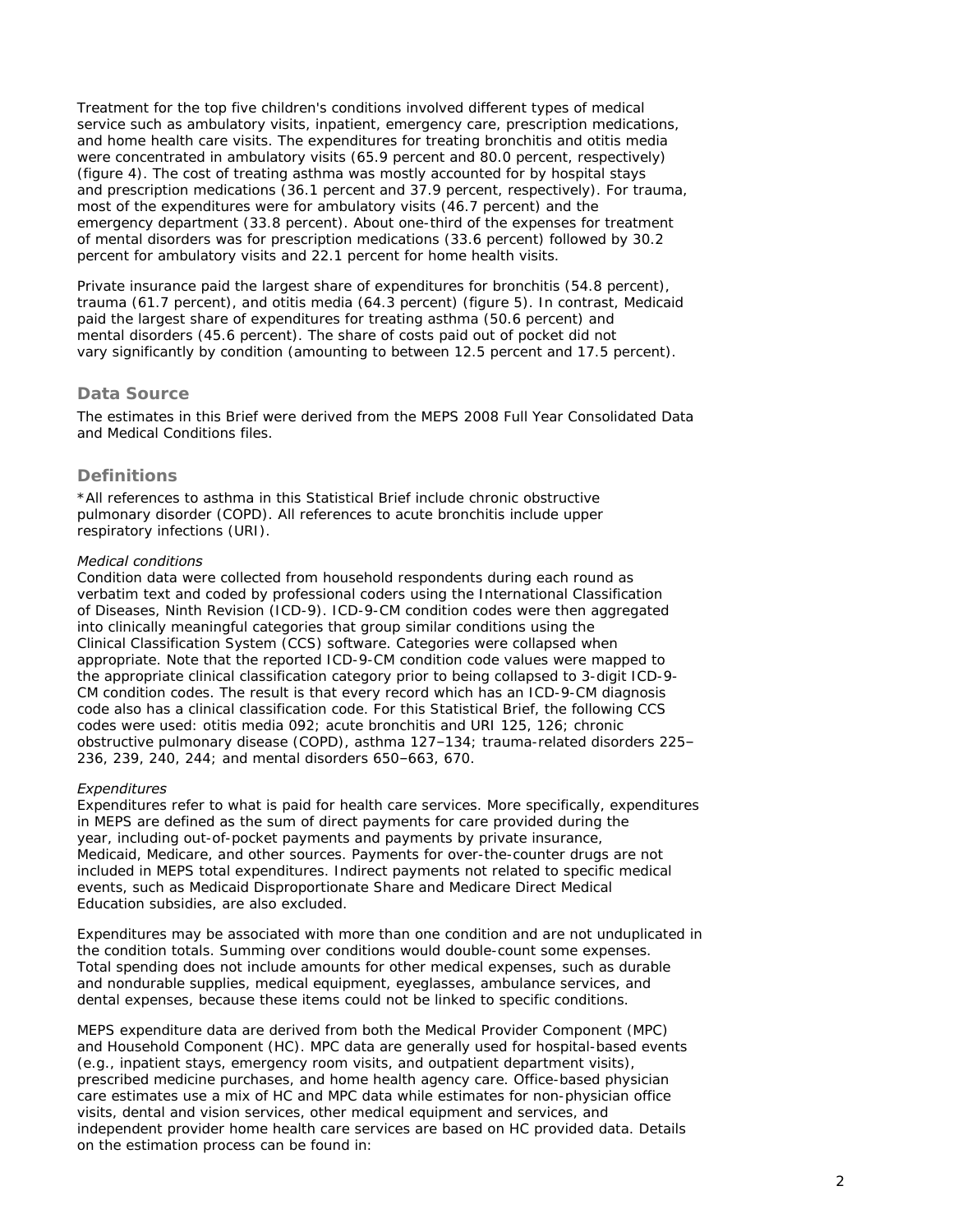Machlin, S. R. and Dougherty, D. D. *Overview of Methodology for Imputing Missing Expenditure Data in the Medical Expenditure Panel Survey*. Methodology Report No. 19. March 2007. Agency for Healthcare Research and Quality, Rockville, MD. [http://](http://www.meps.ahrq.gov/mepsweb/data_files/publications/mr19/mr19.pdf) [www.meps.ahrq.gov/mepsweb/data\\_files/publications/mr19/mr19.pdf](http://www.meps.ahrq.gov/mepsweb/data_files/publications/mr19/mr19.pdf)

### **About MEPS-HC**

MEPS-HC is a nationally representative longitudinal survey that collects detailed information on health care utilization and expenditures, health insurance, and health status, as well as a wide variety of social, demographic, and economic characteristics of the U.S. civilian noninstitutionalized population. It is co-sponsored by the Agency for Healthcare Research and Quality and the National Center for Health Statistics.

### **References**

For a detailed description of the MEPS-HC survey design, sample design, and methods used to minimize sources of nonsampling errors, see the following publications:

Cohen, J. *Design and Methods of the Medical Expenditure Panel Survey Household Component*. MEPS Methodology Report No. 1. AHCPR Pub. No. 970026. Rockville, MD: Agency for Health Care Policy and Research, 1997. [http://www.meps.ahrq.](http://www.meps.ahrq.gov/mepsweb/data_files/publications/mr1/mr1.pdf) [gov/mepsweb/data\\_files/publications/mr1/mr1.pdf](http://www.meps.ahrq.gov/mepsweb/data_files/publications/mr1/mr1.pdf)

Cohen, S. *Sample Design of the 1996 Medical Expenditure Panel Survey Household Component*. MEPS Methodology Report No. 2. AHCPR Pub. No. 970027. Rockville, MD: Agency for Health Care Policy and Research, 1997. [http://www.meps.ahrq.](http://www.meps.ahrq.gov/mepsweb/data_files/publications/mr2/mr2.pdf) [gov/mepsweb/data\\_files/publications/mr2/mr2.pdf](http://www.meps.ahrq.gov/mepsweb/data_files/publications/mr2/mr2.pdf)

Cohen, S. Design Strategies and Innovations in the Medical Expenditure Panel Survey. *Medical Care*, July 2003: 41(7) Supplement: III-5–III-12.

Ezzati-Rice, T. M., Rohde, F., Greenblatt, J. *Sample Design of the Medical Expenditure Panel Survey Household Component, 1998–2007*. Methodology Report No. 22. March 2008. Agency *for Healthcare Research and Quality, Rockville, MD.* [http://www.meps.ahrq.gov/mepsweb/data\\_files/publications/mr22/mr22.pdf](http://www.meps.ahrq.gov/mepsweb/data_files/publications/mr22/mr22.pdf) 

## **Suggested Citation**

Roemer, M. *Health Care Expenditures for the Five Most Common Children's Conditions, 2008: Estimates for U.S. Civilian Noninstitutionalized Children, Ages 0–17*. Statistical Brief #349. December 2011. Agency for Healthcare Research and Quality, Rockville, MD. [http://www.meps.ahrq.](http://www.meps.ahrq.gov/mepsweb/data_files/publications/st349/stat349.pdf) [gov/mepsweb/data\\_files/publications/st349/stat349.pdf](http://www.meps.ahrq.gov/mepsweb/data_files/publications/st349/stat349.pdf)

\* \* \*

AHRQ welcomes questions and comments from readers of this publication who are interested in obtaining more information about access, cost, use, financing, and quality of health care in the United States. We also invite you to tell us how you are using this Statistical Brief and other MEPS data and tools and to share suggestions on how MEPS products might be enhanced to further meet your needs. Please e-mail us at [MEPSProjectDirector@ahrq.hhs.gov](mailto:MEPSProjectDirector@ahrq.hhs.gov) or send a letter to the address below:

Steven B. Cohen, PhD, Director Center for Financing, Access, and Cost Trends Agency for Healthcare Research and Quality 540 Gaither Road Rockville, MD 20850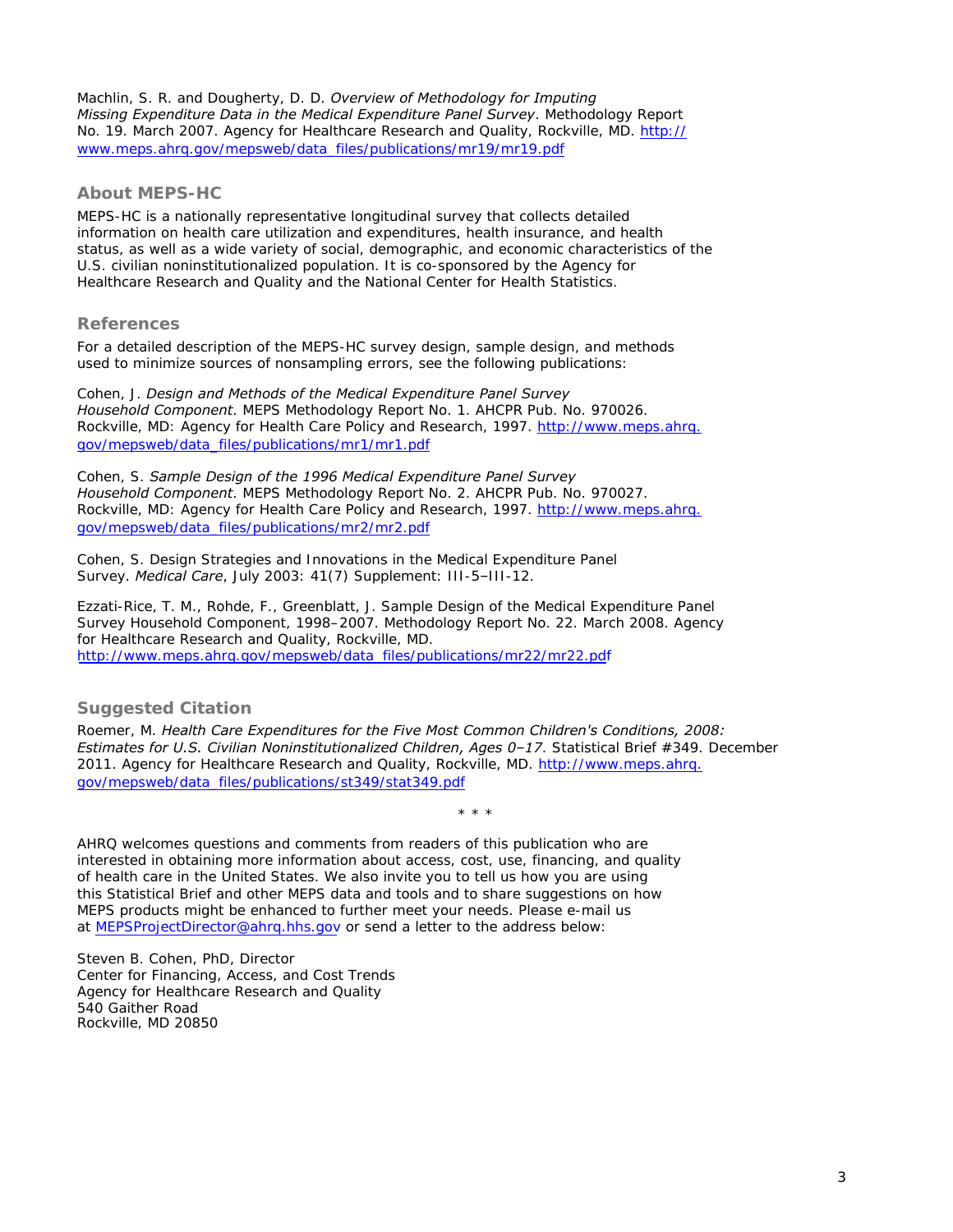



Source: Center for Financing, Access, and Cost Trends, AHRQ, Household Component of the Medical Expenditure Panel Survey, 2008

Statistical Brief #349: Health Care Expenditures for the Five Most Common Children's Conditions, 2008: Estimates for U.S. Civilian Noninstitutionalized Children, Ages 0–17 4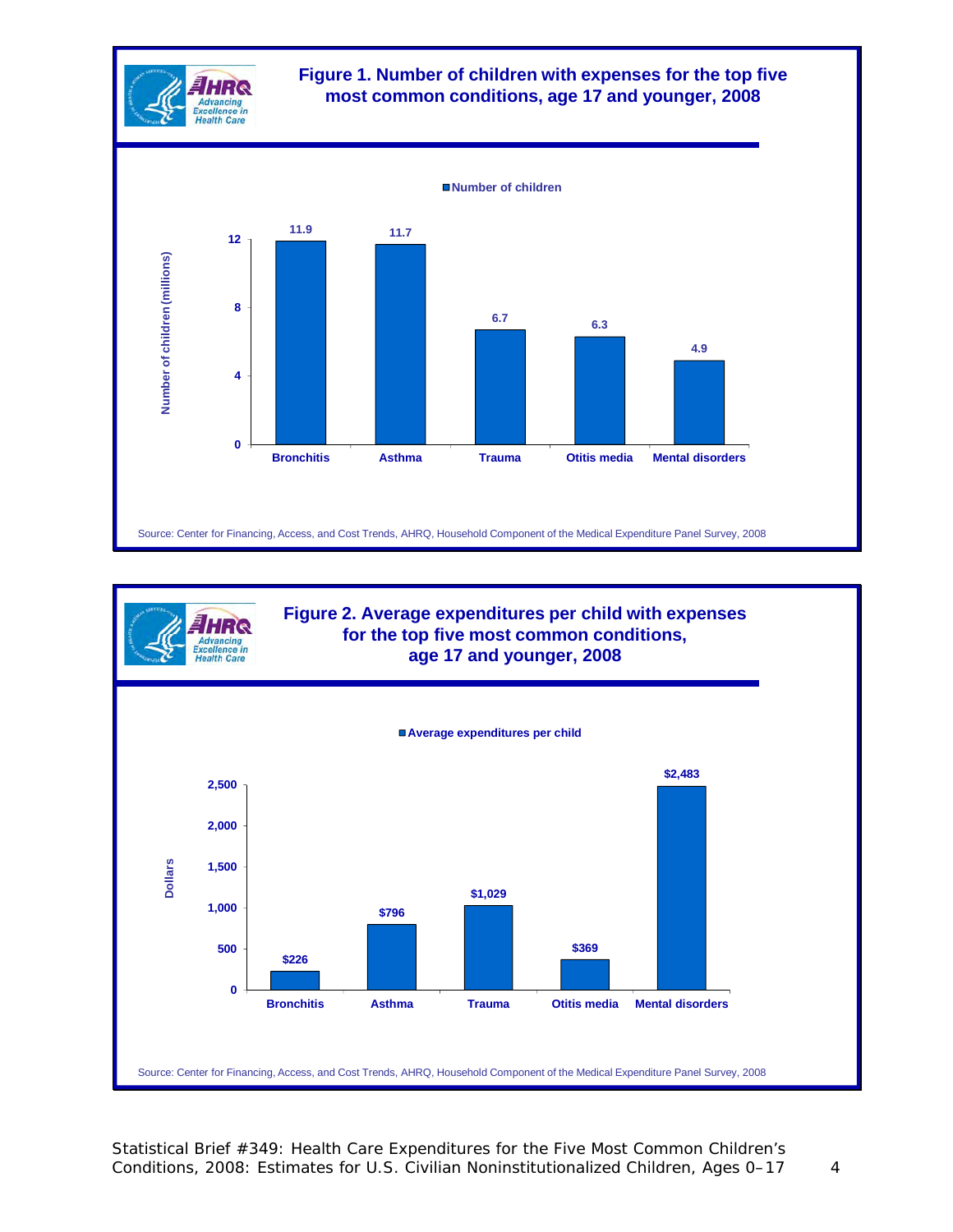



Statistical Brief #349: Health Care Expenditures for the Five Most Common Children's Conditions, 2008: Estimates for U.S. Civilian Noninstitutionalized Children, Ages 0–17 5